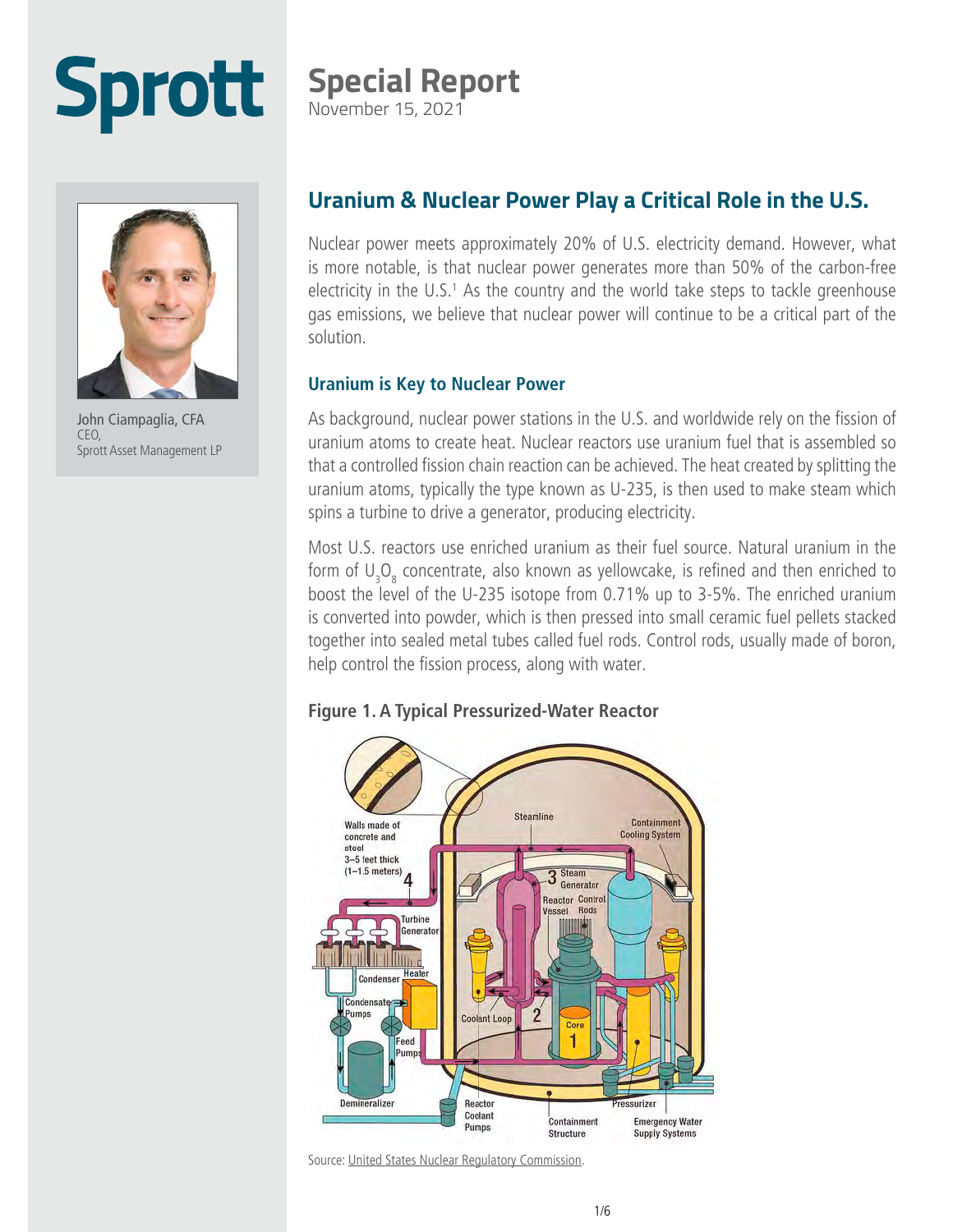#### **Special Report** November 15, 2021

**Mapping U.S. Nuclear Power Plants**

To understand the dynamics of nuclear power in the American utility market, it helps to review the history of nuclear energy in the U.S. and the footprint of nuclear plants in operation today.

According to the United States Nuclear Regulatory Commission (NRC),<sup>2</sup> the U.S. currently has 94 nuclear reactors operating at 56 power plants in 28 states. Most of the plants are east of the Mississippi River, and many are located on coastlines to take advantage of the cooling power of natural bodies of water.



**Figure 2. Distribution of U.S. Nuclear Power Plants in Operation Today**

"Nuclear power helps the U.S. avoid 470 million metric tons of carbon in the atmosphere each year, the equivalent of an additional 100 million cars on the road."

Source: United States Nuclear Regulatory Commission: [Operating Nuclear Power Reactors.](https://www.nrc.gov/info-finder/reactors/index.html)

The first light bulb powered by nuclear energy lit up in 1948, thanks to a prototype nuclear reactor in Tennessee. By 1951, a bigger experimental nuclear reactor, located in the desert in Idaho, successfully created more substantial batches of electricity. By 1955, the first operational plant was generating enough electricity to power the small town of Arco, Idaho.

Following these successes, the 1960s saw a push to commission additional nuclear reactors. Utility companies viewed nuclear power as an economical option, in addition to being a cleaner form of energy. Rising commodity prices in the early 1970s supported the popularity of nuclear. The oil embargo of 1973 was a catalyst to sign even more reactor deals as Americans lived through oil shortages, high energy prices and the other costs of foreign energy dependence. 1973 marked the peak of new reactor orders, with 41 orders placed that year.3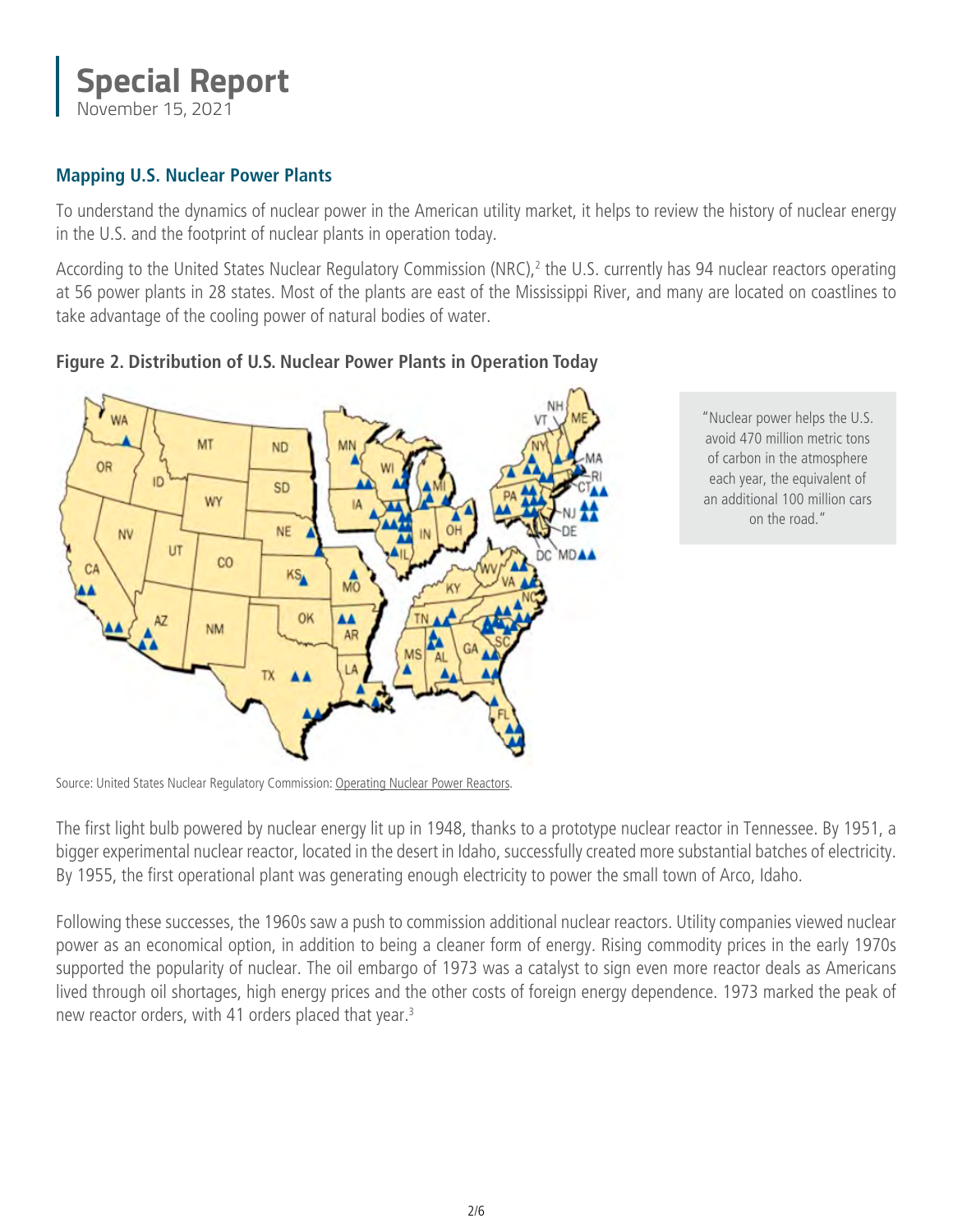

**Figure 3. The First Era of U.S. Nuclear Infrastructure: Most Plants Built Between 1970-1990**



U.S. utility-scale electric generating capacity by initial operating year (as of Dec 2016)



1970

1960

#### **Changes After Three Mile Island**

natural gas

1940

1950

30

20

10

0 1930 and

before

Three Mile Island was a pivotal point in the popularity of nuclear energy. The partial meltdown of a nuclear reactor in 1979 near Harrisburg, Pennsylvania, was the first major global nuclear accident, although it resulted in no deaths or injuries to plant workers or members of the nearby community.<sup>4</sup> Dozens of orders for nuclear reactors were canceled following the accident. However, because reactors are built on a long timeline, quite a few were already under construction and came online in the 1980s.

1980

1990

2000

2010

eia<sup>1</sup>

Though popularity dove after the 1979 episode, the incident arose from a design flaw and operator error. Only small changes were made to reactor design in the years that followed, though more substantial changes were made in operator protocols and regulatory oversight. Though public opinion of nuclear declined, safety and reactor efficiency (in terms of the percentage of time that reactors were operating) both climbed substantially.

#### **Nuclear Safety**

Even our greenest energy sources have negative impacts on humans. These impacts fall into three broad categories: air pollution, accidents and greenhouse gas emissions. Overall, nuclear power is responsible for the lowest mortality rate per terawatt hour (TWh) of energy produced, as shown in Figure 4. Nuclear regulation is ever-evolving and among the most stringent among the energy industries, given its visibility and the weight of public and political opinion.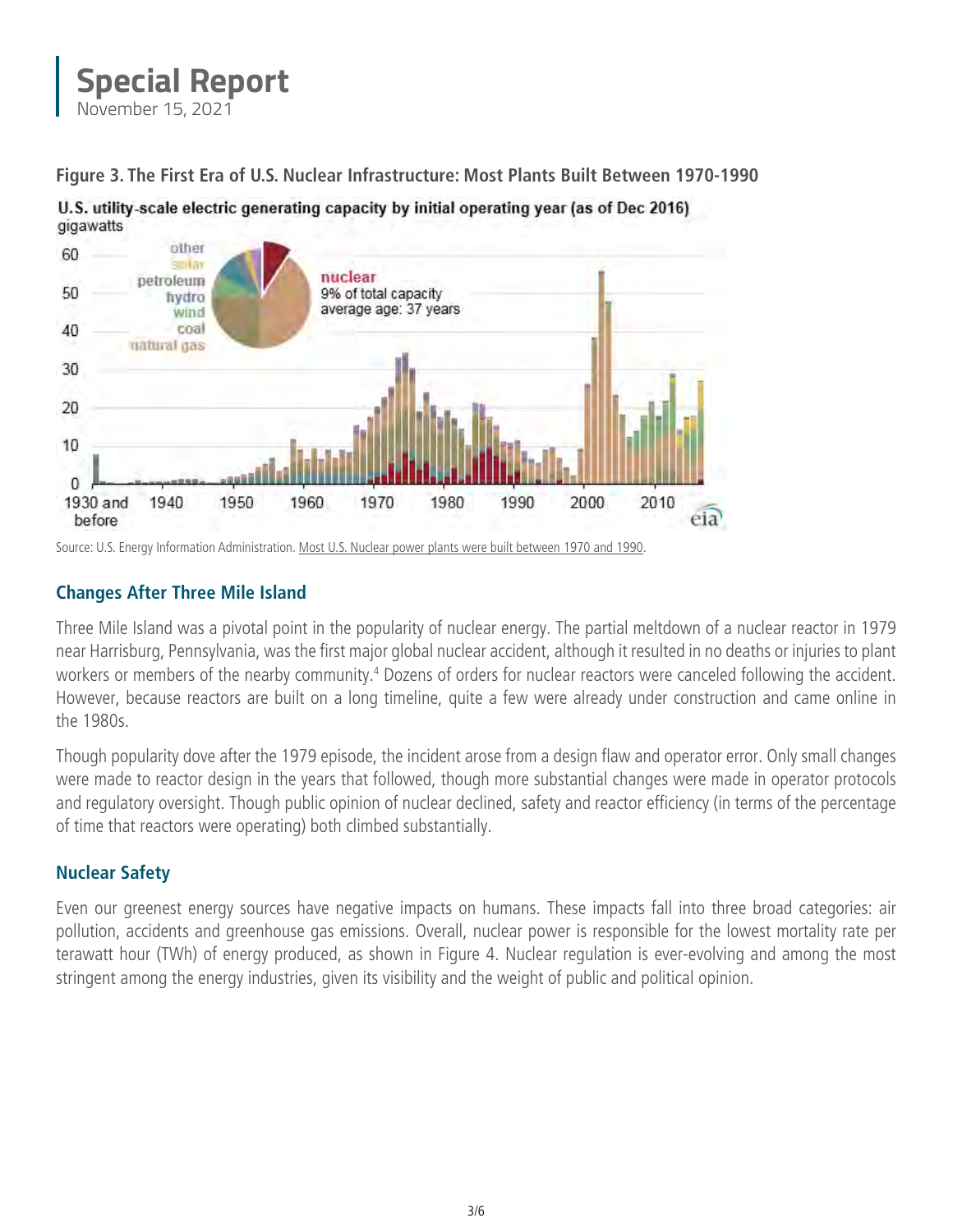#### **Special Report** November 15, 2021

**Figure 4. Global Nuclear Energy Safety**

| MORTALITY RATE PER TWH OF ENERGY PRODUCED                |                      |                                 |
|----------------------------------------------------------|----------------------|---------------------------------|
|                                                          | <b>Energy Source</b> | <b>Mortality Rate (per TWh)</b> |
|                                                          | Nuclear              | 0.04                            |
| Ą                                                        | Hydro                | 0.10                            |
| $\mathbb{E}^{\mathbb{N}^{\infty}}_{\mathbb{N}^{\infty}}$ | Wind                 | 0.15                            |
| 蚤                                                        | Solar                | 0.44                            |
|                                                          | Natural Gas          | 4                               |
|                                                          | <b>Biomass</b>       | 12                              |
|                                                          | Oil                  | 36                              |
|                                                          | Coal                 | 100                             |

#### **Did You Know?**

- Arizona is home to the largest U.S. nuclear power plant
- Japan is home to the world's largest nuclear power plant
- 80% of an average person's radiation comes from natural sources (eg. sunlight, soil, rocks, water, plants, animals and our own bodies)



Source: European Union, The World Bank, EIA, Radioactivity.eu. Data as of 12/31/2020.

#### **Why Nuclear Plants Are Mostly in the East**

Looking at the map of nuclear plants across the U.S., state-by-state factors come into play regarding which states make nuclear power and which do not.

For instance, there are no nuclear plants in western states with access to significant hydroelectric power from dams or other structures around flowing water, including Oregon, Idaho (which shut down early nuclear generators in 1994), Montana and South Dakota. On the other hand, coal-mining states and their immediate neighbors are less likely to have nuclear plants, including Wyoming, West Virginia, Kentucky, Colorado, Utah and Indiana.

#### **Biden's View on Nuclear**

The Biden Administration has put environmental concerns at the top of their priority list since the outset. In the energy sector, they have announced a goal to achieve net-zero carbon electricity by 2035, according to Biden's climate advisor, Gina McCarthy.<sup>5</sup>

The growth of renewable energy sources, including hydro, wind and solar, contributes substantially toward the net-zero carbon electricity goal. But those sources are not projected to grow fast enough to meet the demand for electricity, plus they generate variable electricity loads based on environmental conditions. Nuclear power, on the other hand, is known for being the baseload provider. Utilities run nuclear reactors around the clock, in part to maximize their economic value – nuclear plants have high capital costs to depreciate but extremely low fuel costs.

McCarthy told the Washington Post in May 2021: "*…we do have nuclear facilities that provide significant baseload capacity… we do know that there are many regions in which at least the states themselves feel like the support for those facilities needs to continue while we build an infrastructure of [renewables].*"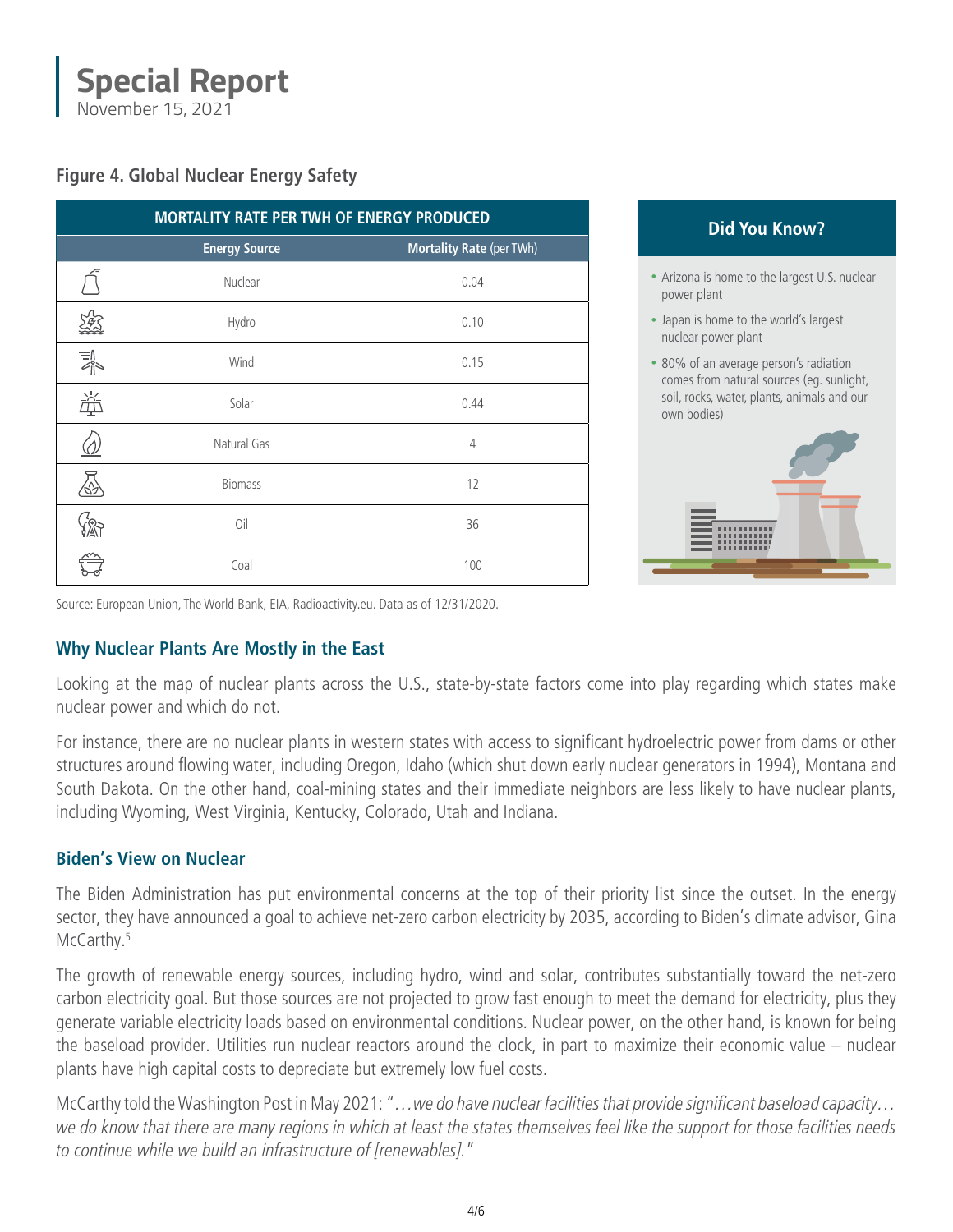

Support for the existing infrastructure means support for maintenance and upgrades to reactors. Since the wave of nuclear plant building in the 1970s and 1980s, very few new reactors have come online. Most nuclear reactors in the domestic infrastructure are near the end of their 40-year operating license. Fortunately, "uprating" reactors – small improvements to implement technological advances – can extend the productive life of reactors and even bump up their efficiency.

Biden's team has also expressed support for development efforts on SMRs, small modular reactors. SMR design could potentially cut down on both time and cost to build new reactors going forward.

#### **A Valuable Source of Clean Energy**

Without nuclear power, carbon emissions from electricity production in the U.S. would have been substantially higher over the last 40 years. To put this in perspective, if the current electricity from nuclear came from coal or oil, it would generate an additional 470 million metric tons of carbon in the atmosphere each year<sup>6</sup> — the equivalent of an additional 100 million cars on the road.

With the drastic improvements in safety and the critically important role of baseload stability, nuclear power offers important benefits to the push for net-zero carbon energy. These characteristics remain important as the country moves toward a higher mix of renewables in its electric grid. Ranked fifteen in the world among countries most reliant on nuclear energy, the U.S. has the potential to expand its nuclear power reliance greatly.

The U.S. Department of Energy estimates that demand for electricity will rise 24% by 2035. The U.S. will need hundreds of new power plants to meet this demand, and these plants will need to take advantage of diverse fuel sources. It is estimated that to maintain nuclear's 20% share of U.S. electricity generation, 20-25 new nuclear power plants will need to be operational by 2035.



#### **Figure 5. The 30 Most Reliant Countries on Nuclear Energy: The U.S. Ranks #15**

Source: International Atomic Energy Agency (IAEA). Learn more in the [Sprott Physical Uranium Trust presentation.](https://sprott.com/media/4119/uranium-trust-presentation-deck.pdf)

#### Find out more about **[Sprott Physical Uranium Trust.](https://sprott.com/investment-strategies/physical-commodity-funds/uranium/)**